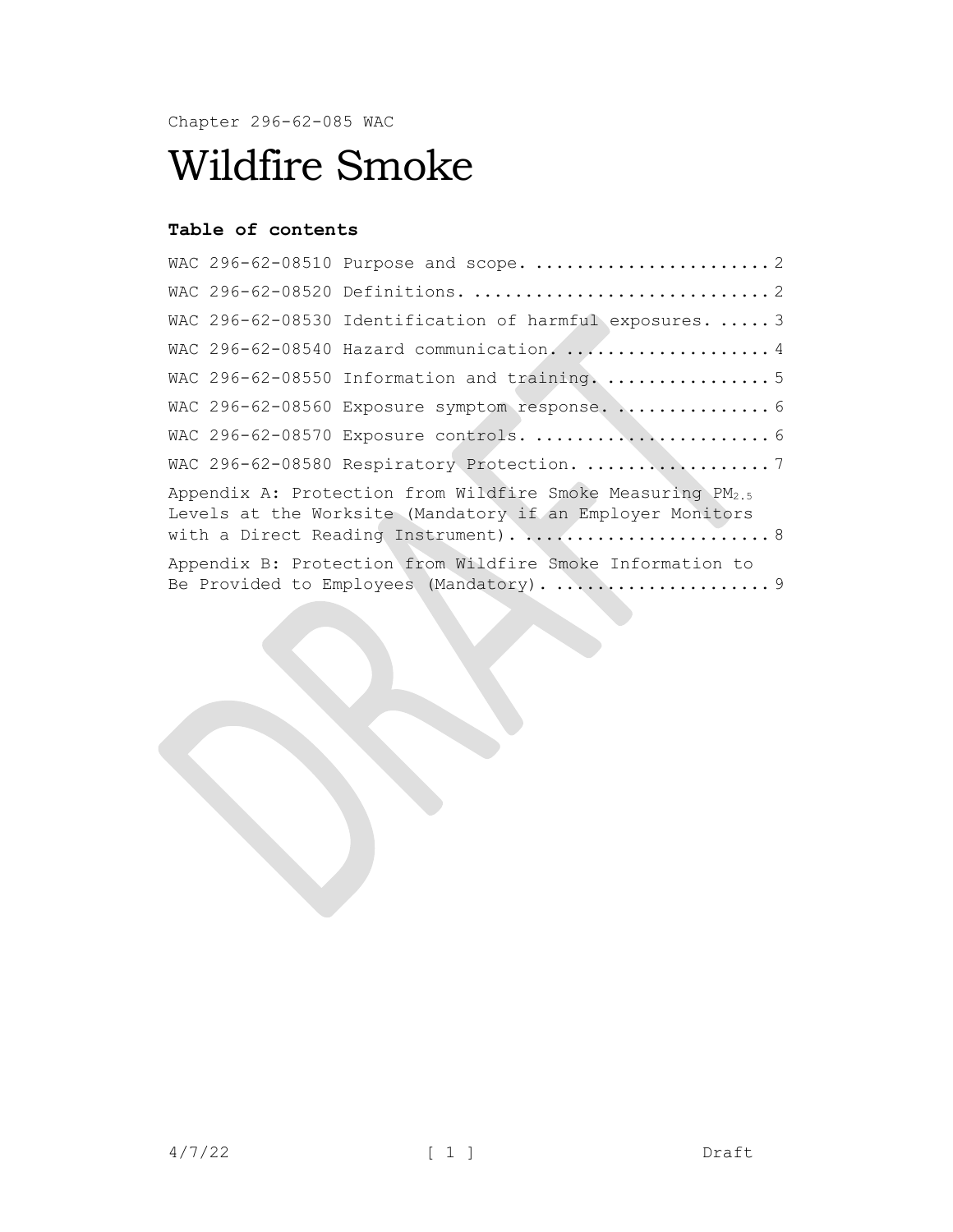#### <span id="page-1-0"></span>**WAC 296-62-08510 Purpose and scope.**

- (1) This standard applies to workplaces where the employer should reasonably anticipate that employees may be exposed to a NowCast PM<sub>2.5</sub> of  $20.5 \,\mu$ g/m<sup>3</sup> (NowCast Air Quality Index 69) or more for wildfire smoke.
- (2) The following workplaces and operations are exempt from this section:
	- (a) Enclosed buildings or structures in which the employer ensures that windows, doors, bays, and other exterior openings are kept closed, except when it is necessary to briefly open doors to enter and exit.
	- (b) Enclosed vehicles in which the air is filtered by a properly maintained cabin air filter and the employer ensures that windows, doors, and other openings are kept closed except when it is necessary to briefly open doors to enter or exit.
	- (c) Employees exposed to a NowCast PM2.5 of less than 250.5 µg/m<sup>3</sup> (NowCast Air Quality Index 301) for a total of one hour or less during a shift.
	- (d) Employees exposed to a NowCast PM<sub>2.5</sub> of  $250.5 \,\mu$ g/m<sup>3</sup> (NowCast Air Quality Index 301) or more, for a total of 15 minutes or less during a shift.
	- (e) Work within the scope of chapter 296-305 WAC, Safety Standards for Firefighters.

Note: Buses, light rail, and other enclosed vehicles used for transit systems where doors are frequently opened to board and deboard passengers are not included under the exemption in 296-62-08510(2)(b) WAC.

#### <span id="page-1-1"></span>**WAC 296-62-08520 Definitions.**

**NowCast.** The method used by the U.S. Environmental Protection Agency (EPA), and the Washington State Department of Ecology to show the air quality for the most current hour available by using a calculation that involves multiple hours of past data. The NowCast uses longer averages during periods of stable air quality and shorter averages when air quality is changing rapidly, such as during a wildfire. The NowCast is generally updated every hour.

**NowCast Air Quality Index (AQI).** The method used by the U.S. Environmental Protection Agency (EPA) to communicate air quality using color coded categories. It shows the air quality for the most current hour available by using a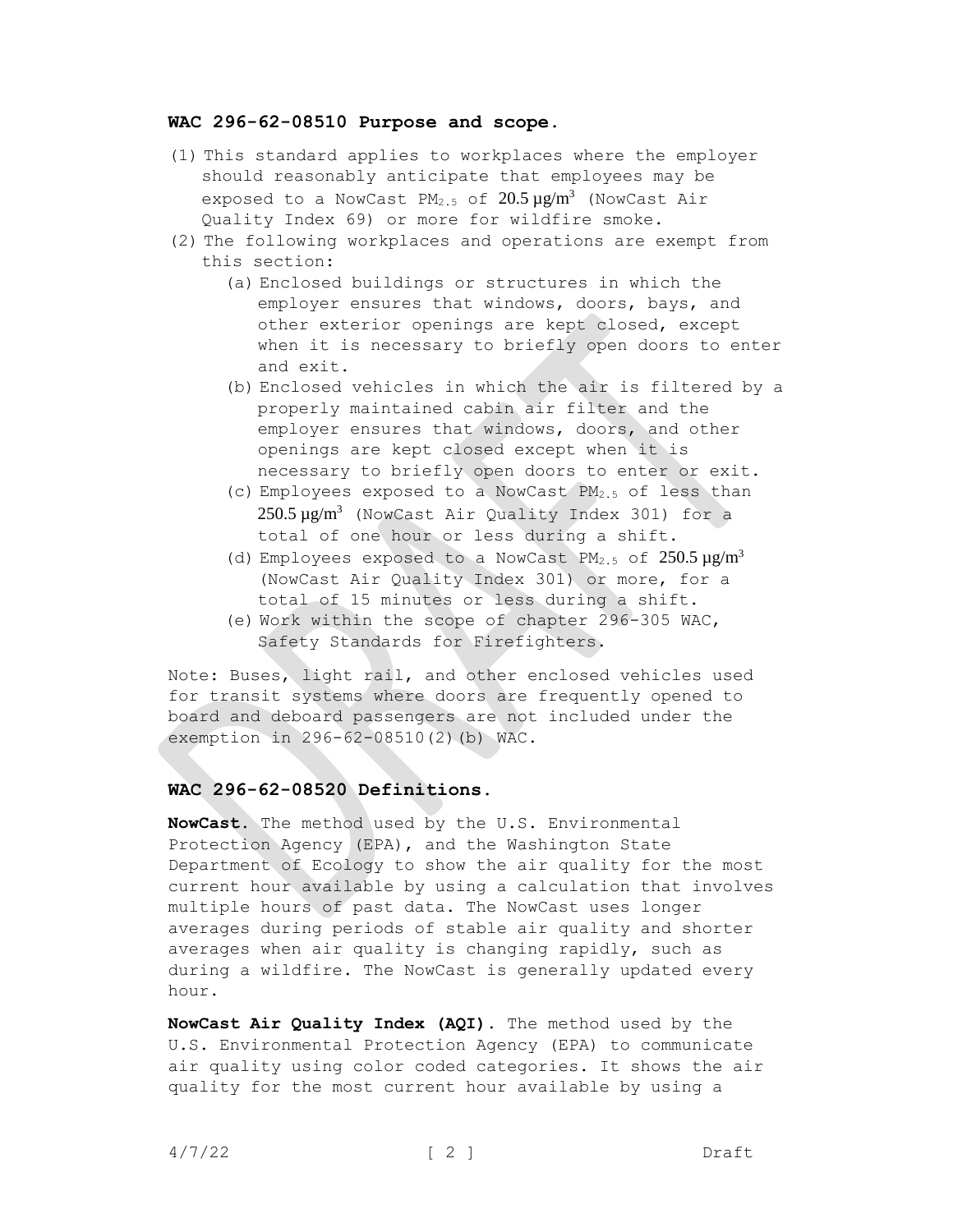calculation that involves multiple hours of past data using the NowCast.

**NowCast PM2.5.** The concentration of PM2.5 for the most current hour available by using a calculation that involves multiple hours of past data using the NowCast.

**NIOSH.** The National Institute for Occupational Safety and Health of the U.S. Centers for Disease Control and Prevention. NIOSH tests and approves respirators for use in the workplace.

**PM2.5.** Solid particles and liquid droplets suspended in air, known as particulate matter, with an aerodynamic diameter of 2.5 micrometers or smaller. Measured in micrograms per cubic meter  $(\mu g/m^3)$ .

**Wildfire Smoke.** Emissions from fires in wildlands or in adjacent developed areas. Wildfire smoke contains a complex mixture of gasses and particulates. Fine particulates such as PM2.5 are the primary pollutant in wildfire smoke.

**Wildlands.** Sparsely populated geographical areas covered primarily by grass, brush, trees, crops, or combination thereof.

#### <span id="page-2-0"></span>**WAC 296-62-08530 Identification of harmful exposures.**

The employer must determine employee exposure to PM<sub>2.5</sub> for worksites covered by this section before each shift and periodically thereafter, as needed, by any of the following methods:

- (1) Check PM2.5 forecasts and the NowCast PM2.5 from any of the following:
	- (a) Washington Department of Ecology website;
	- (b) Air Quality WA mobile app;
	- (c) Washington Smoke Information website;
	- (d) U.S. EPA AirNow website;
	- (e) EPA AirNow mobile app;
	- (f) U.S. Forest Service AirFire website;
	- (g) Local Clean Air Agency website; or
- (2) Obtain  $PM_{2.5}$  forecasts and the NowCast  $PM_{2.5}$  directly from the Department of Ecology, Local Clean Air Agency, U.S. EPA, EPA EnviroFlash.info, or local clean air agency by telephone, email, text, or other effective method; or
- (3) Measure  $PM_{2.5}$  levels at the work location in accordance with Appendix A.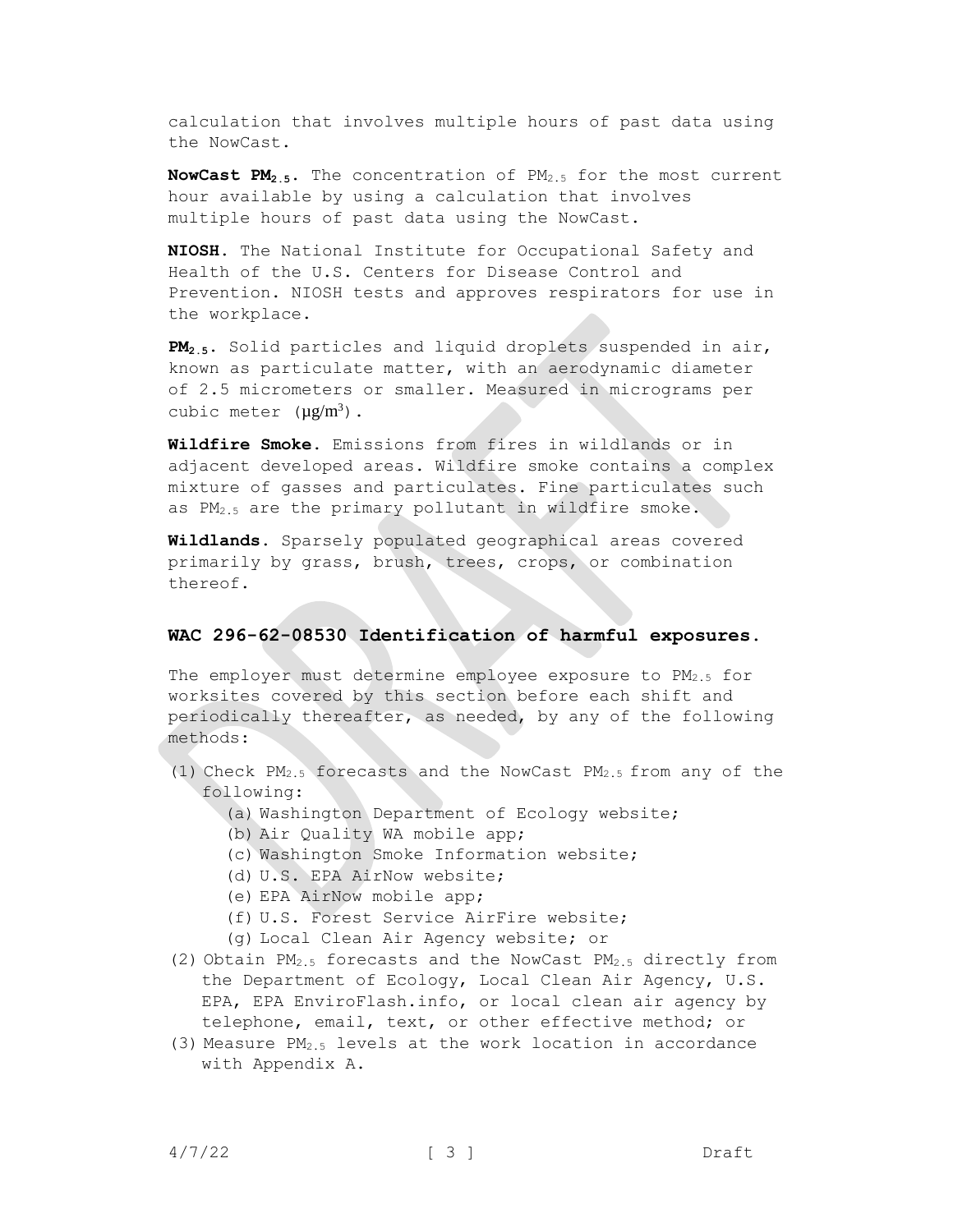NOTE: Employers must check the NowCast  $PM_{2.5}$  in a manner that they are able to comply with the requirements in chapter 296-62-085 WAC. The NowCast  $PM_{2.5}$  is updated hourly.

If an index such as AQI is relied upon, use the following table to find the equivalent  $PM_{2.5}$ .

| PM <sub>2.5</sub> in Micrograms per<br>Cubic Meter $(\mu g/m^3)$ | Air Quality Index<br>(AOI) |
|------------------------------------------------------------------|----------------------------|
| $20.5 \,\mathrm{\mu g/m^3}$                                      | 69                         |
| $35.5 \,\mathrm{\mu g/m^3}$                                      | 101                        |
| 555 $\mu$ g/m <sup>3</sup>                                       | Beyond the AQI             |

EXCEPTION: The employer does not have to determine employee exposure as required by this subsection if the employer assumes the NowCast PM2.5 is more than 35.5 *μg/m<sup>3</sup>*(AQI 101) and uses that assumption to comply with the requirements in WAC 296-62-085.

#### <span id="page-3-0"></span>**WAC 296-62-08540 Hazard communication.**

For any worksite covered by this section, the employer must establish and implement a system for communicating wildfire smoke hazards in a form readily understandable by all affected employees, including provisions designed to encourage employees to inform the employer of wildfire smoke hazards at the worksite without fear of reprisal.

The system shall include effective procedures for:

- (1) Informing employees:
	- (a) When at least two consecutive NowCast PM2.5 readings as identified in WAC 296-62-08530 are  $20.5 \,\mathrm{\upmu g/m^3}$  (AQI 69) or more; and
	- (b) When the NowCast PM2.5 as identified in WAC 296-62- 08530 is  $35.5 \mu g/m^3$  (AQI 101) or more; and
	- (c) Protective measures available to employees to reduce their wildfire smoke exposures.
- (2) Enabling and encouraging employees to inform the employer of:
	- (a) Worsening air quality; and
	- (b) Availability issues of appropriate exposure control measures and respiratory protection required by this standard; and
	- (c) Any adverse symptoms that may be the result of wildfire smoke exposure such as, but not limited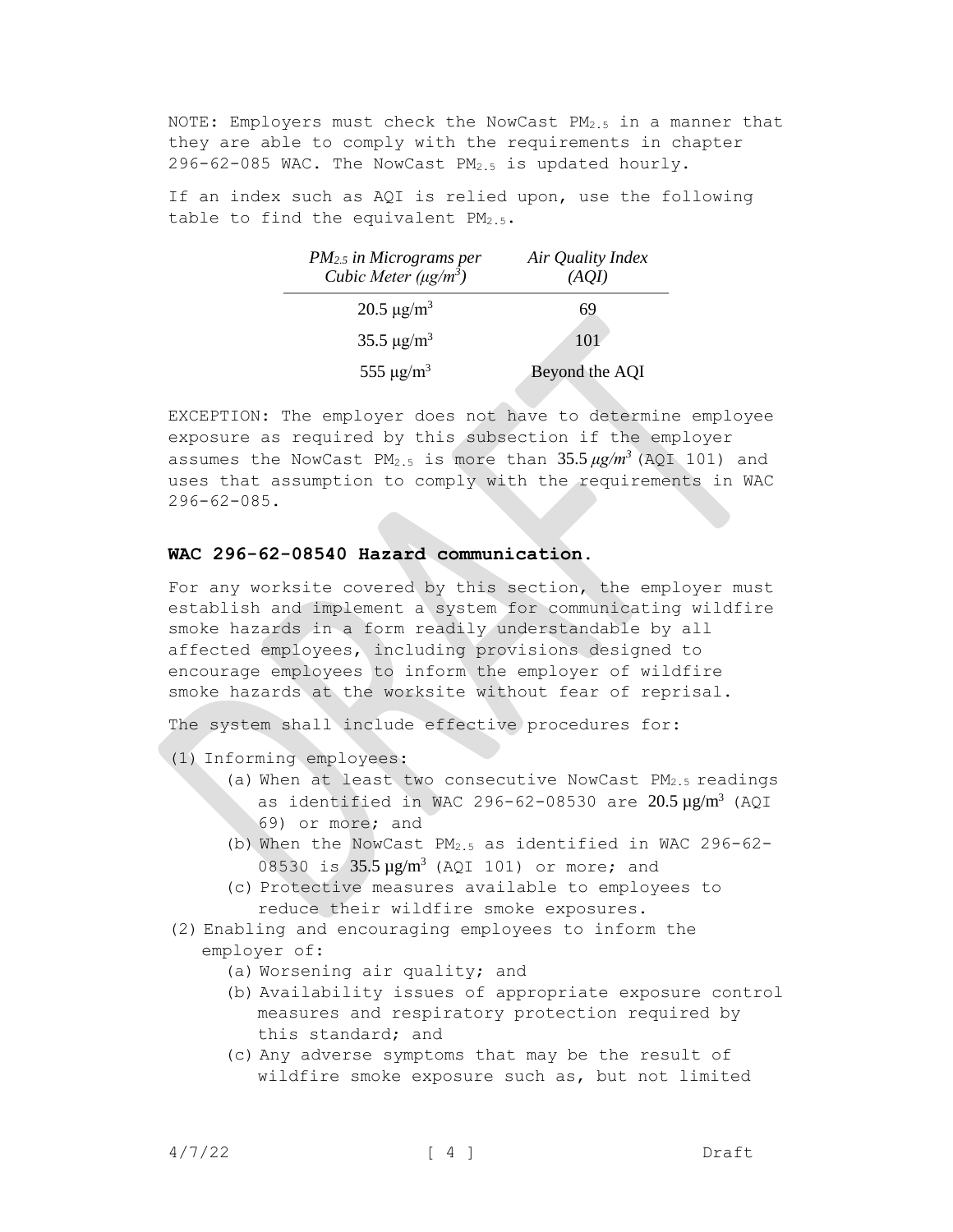to, asthma attacks, difficulty breathing, and chest pain.

- (3) A wildfire smoke response plan must be included in the written accident prevention program. The wildfire smoke response plan must be tailored to the workplace and include at least the following elements:
	- (a) Information on the health effects of wildfire smoke;
	- (b) Information on employee rights to obtain medical treatment without fear of reprisal;
	- (c) How employees can obtain the NowCast  $PM_{2.5}$ ;
	- (d) The requirements of WAC 296-62-085 Wildfire Smoke;
	- (e) The employer's response plan for wildfire smoke including the employer's methods to protect employees from wildfire smoke;
	- (f) The importance, limitations, and benefits of using a properly fitted respirator when exposed to wildfire smoke;
	- (g) How to properly put on, use, and maintain the respirators provided by the employer.

#### <span id="page-4-0"></span>**WAC 296-62-08550 Information and training.**

The employer must provide all workers effective information and training regarding wildfire smoke before work that exposes the worker to a NowCast PM<sub>2.5</sub> of  $20.5 \mu g/m^3$  (AQI 69) or more, and at least annually thereafter.

- (1) Information and training must be provided in a manner and language readily understood by the workers.
- (2) At a minimum, the training must include the information in Appendix B:
	- (a) The health effects of wildfire smoke;
	- (b) The right to obtain medical treatment without fear of reprisal;
	- (c) How employees can obtain the NowCast PM2.5;
	- (d) The requirements of WAC 296-62-085 Wildfire Smoke;
	- (e) The employers response plan for wildfire smoke including methods to protect employees from wildfire smoke;
	- (f) The importance, benefits, and limitations of using a properly fitted respirator when exposed to wildfire smoke;
	- (g) How to properly put on, use, and maintain the respirators provided by the employer.
- (3) Supervisor training. Prior to supervising employees performing work that exposes the worker to  $PM_{2.5}$  levels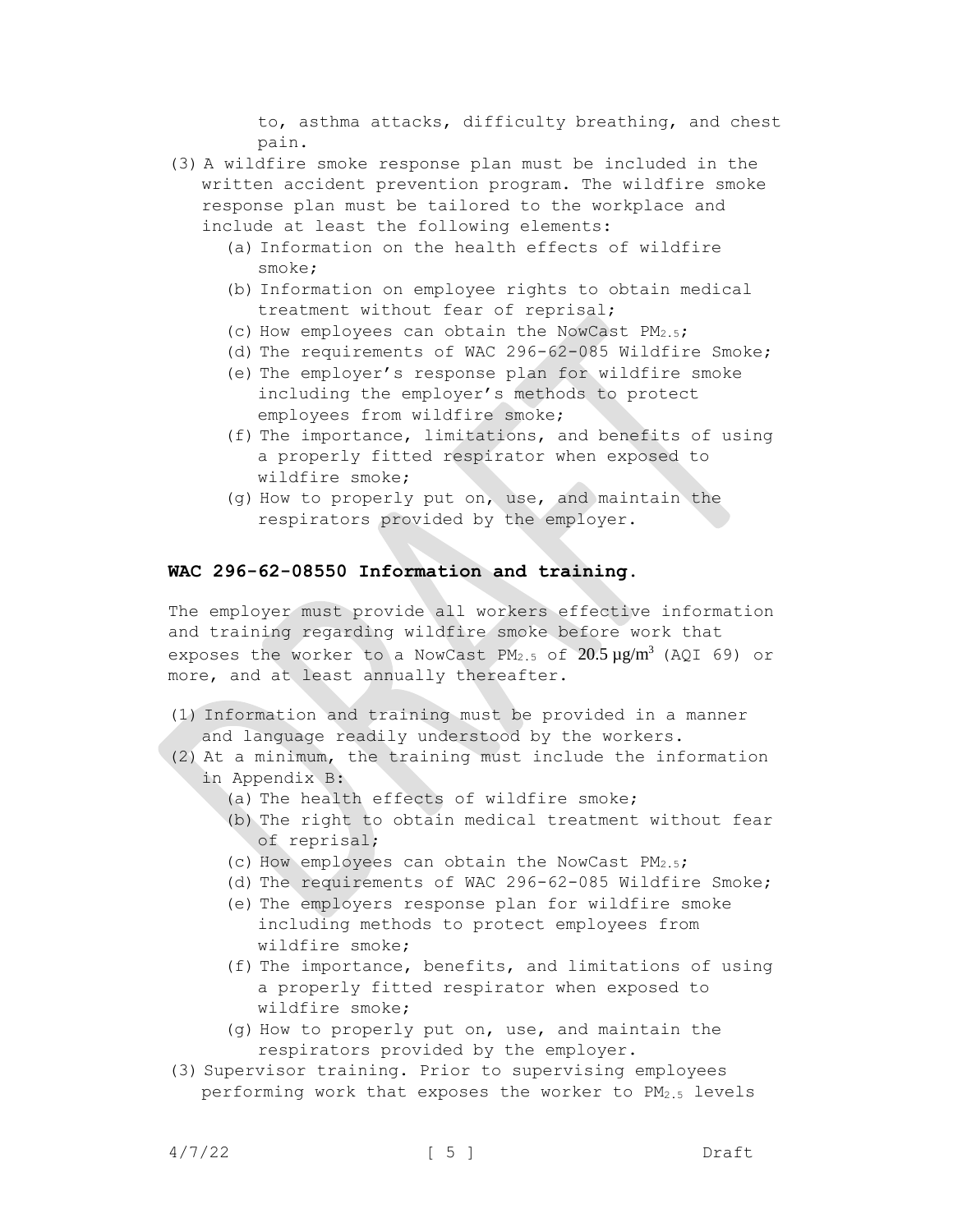that are  $20.5 \mu g/m^3$  (AQI 69) or more, supervisors must have training on the information in Appendix B, and the following topics:

- (a) The procedures the supervisor must follow to implement the applicable provisions of WAC 296-62- 085 Wildfire Smoke;
- (b) The procedures the supervisor must follow if an employee exhibits adverse symptoms of wildfire smoke exposure, including appropriate emergency response procedures; and
- (c) Procedures for moving or transporting employees to an emergency medical service provider, if necessary.

## <span id="page-5-0"></span>**WAC 296-62-08560 Exposure symptom response.**

- (1) The employer must monitor employees displaying adverse symptoms of wildfire smoke exposure to determine whether medical attention is necessary.
- (2) Employers must allow employees who show signs of injury or illness due to wildfire smoke exposure to seek medical treatment, and may not retaliate against affected employees for seeking such treatment.
- (3) Employers must also have effective provisions made in advance for prompt medical treatment of employees in the event of serious injury or illness caused by wildfire smoke exposure.

### <span id="page-5-1"></span>**WAC 296-62-08570 Exposure controls.**

- (1) Where the NowCast  $PM_{2.5}$  is  $20.5 \,\mu\text{g/m}^3$  (AQI 69) or more, the employer is encouraged to implement exposure controls.
- (2) Where the NowCast PM<sub>2.5</sub> is  $35.5 \,\mu g/m^3$  (AQI 101) or more, the employer must implement exposure controls whenever feasible.
- (3) Such controls include:
	- (a) Providing enclosed buildings, structures, or vehicles where the air is adequately filtered.
	- (b) Providing portable HEPA filters in enclosed areas;
	- (c) Relocating work to a location with a lower ambient air concentration of PM<sub>2.5</sub>;
	- (d) Changing work schedules to a time with a lower ambient air concentration of  $PM_{2.5}$ ;
	- (e) Reducing work intensity;
	- (f) Providing additional rest periods.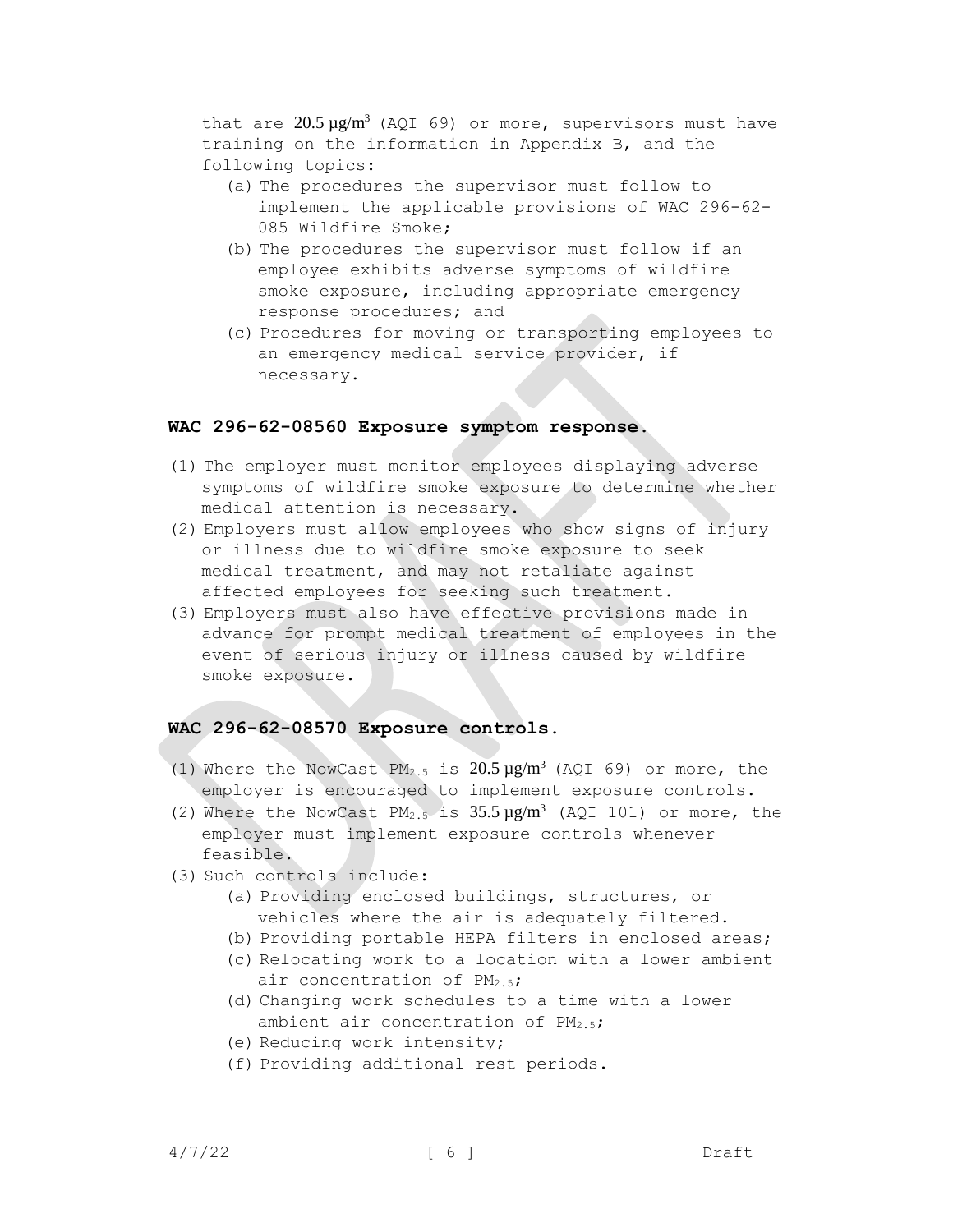EXCEPTION: In emergencies, including rescue and evacuation, engineering and administrative controls in WAC 296-62- 08570(2) are not required. Emergencies include utilities, communications, and medical operations, when such operations are directly aiding firefighting or emergency response.

#### <span id="page-6-0"></span>**WAC 296-62-08580 Respiratory Protection.**

- (1) Where the NowCast  $PM_{2.5}$  is  $20.5 \,\mu g/m^3$  (AQI 69) or more, the employer is encouraged to provide respirators at no cost to employees upon request. Employees may provide and wear their own respiratory protection as long as voluntary use of these protective devices and equipment does not introduce hazards to the work environment.
- (2) Where the NowCast  $PM_{2.5}$  is  $35.5 \mu g/m^3$  (AQI 101) or more, the employer must provide respirators at no cost to all employees, and encourage employees to use respirators.
	- (a) Respirators must be provided by either of the following methods:
		- (i) Distribute directly to each exposed employee; or
		- (ii) Maintain a sufficient supply for all exposed employees at each work location where exposure occurs. Such respirator supply availability and locations must be made known, and be readily accessible, to all exposed employees in a manner that does not restrict or hinder employee access to obtain and replace respirators when needed.
	- (b) Employers must use Appendix B of this section in lieu of the advisory information in Table 2 of WAC 296-842 for training regarding voluntary use of respirators for wildfire smoke.
- (3) Where the NowCast  $PM_{2.5}$  is  $555 \mu g/m^3$  or more, employees must be enrolled in a complete respiratory protection program in accordance with chapter 296-842 WAC. The employer must provide and require to be worn one of the following respirators equipped with high efficiency particulate air filters:
	- (a) Loose-fitting powered air purifying respirator; or
	- (b) Full-facepiece air purifying respirator; or
	- (c) Full-facepiece powered air purifying respirator; or
	- (d) Other respirators that are at least as effective.
- (4) Respirators must be NIOSH-approved devices that effectively protect the wearers from inhalation of PM<sub>2.5</sub>, such as N95 filtering facepiece respirators.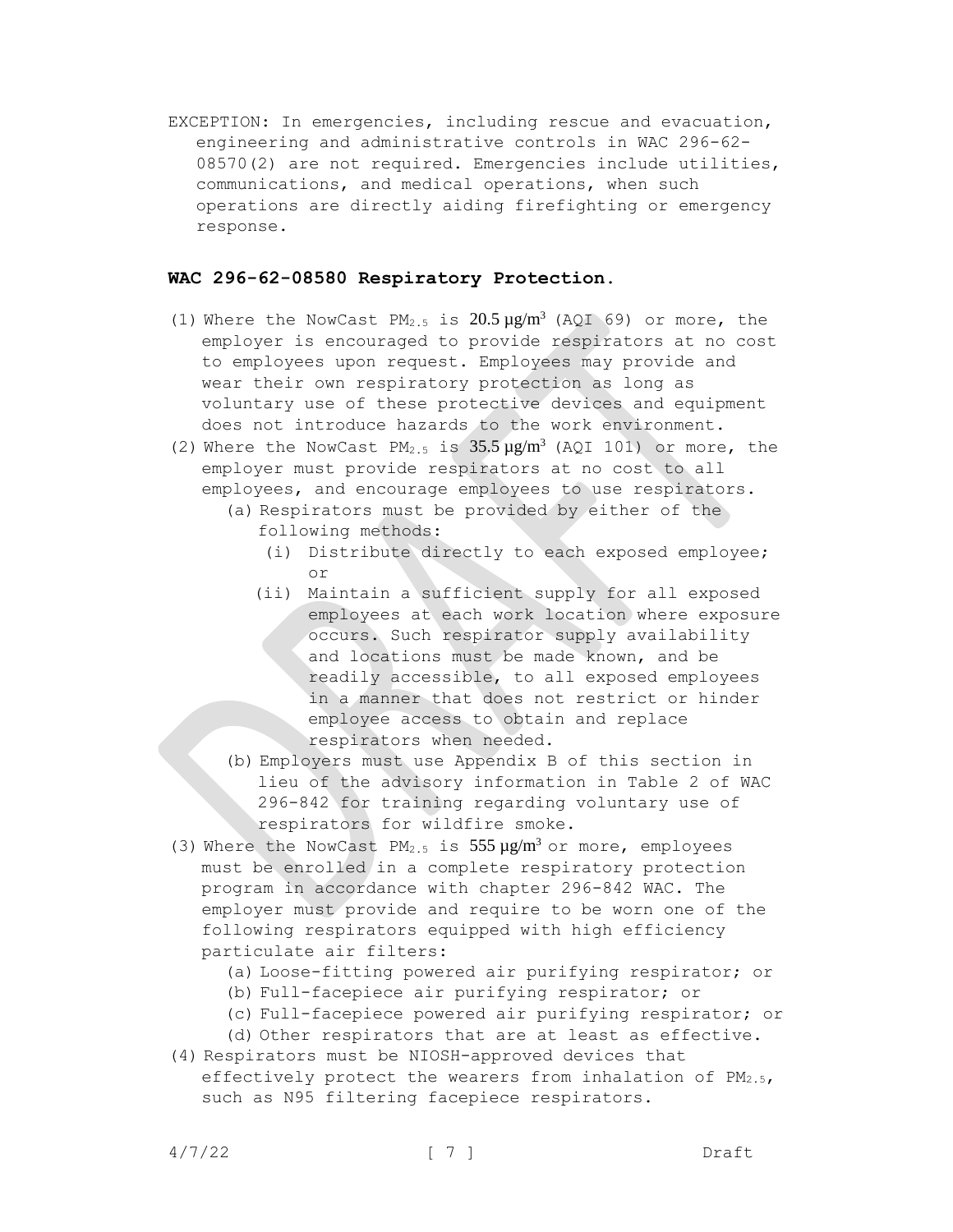(5) Respirators must be cleaned, stored, maintained, and replaced so that they are in good working order, and do not present a health hazard to users. Replace any respirator that is not functioning properly, and do not permit their use.

NOTE: For voluntary use of filtering facepiece respirators, such as N95 respirators, some of the requirements of WAC 296-842 Safety Standards for Respirators, do not apply, such as fit testing and medical evaluations. If elastomeric respirators are used voluntarily, additional requirements from WAC 296-842 Respirators apply such as medical evaluations and establishing a respiratory protection program.

## <span id="page-7-0"></span>**Appendix A: Protection from Wildfire Smoke Measuring PM2.5 Levels at the Worksite (Mandatory if an Employer Monitors with a Direct Reading Instrument).**

- (1) An employer may use a direct-reading particulate monitor to identify harmful exposures as required by WAC 296-62- 08530, if the employer can demonstrate that it has complied with this appendix and selected a monitor that:
	- (a) Does not underestimate employee exposures to wildfire smoke; or
	- (b) May underestimate wildfire smoke exposures, but the employer has obtained information on the possible error of the monitor from the manufacturer or other published literature and has accounted for the error of the monitor when determining exposures to PM<sub>2.5</sub> to ensure that employee exposure levels are not underestimated.
- (2) The monitor must have a field  $r^2$  for  $PM_{2.5}$  greater than 0.7 as measured by the South Coast Air Quality Management District's air quality sensor performance evaluation center (AQ-SPEC) www.aqmd.gov/aq-spec.
- (3) The monitor must be designed and manufactured to measure the concentration of airborne particle sizes ranging from an aerodynamic diameter of 0.3 micrometers or less, up to and including 2.5 micrometers  $(\leq 0.3 \,\mu\text{m}$  to  $2.5 \,\mu\text{m}$ ). The employer may use a monitor that measures a particle size range beyond these limits, if the employer treats the results as the  $PM_{2.5}$  levels.
- (4) The employer must ensure that the monitor it uses is calibrated, maintained, and used, including the use of necessary accessories, in accordance with the manufacturer's instructions for accurately measuring PM2.5 concentrations.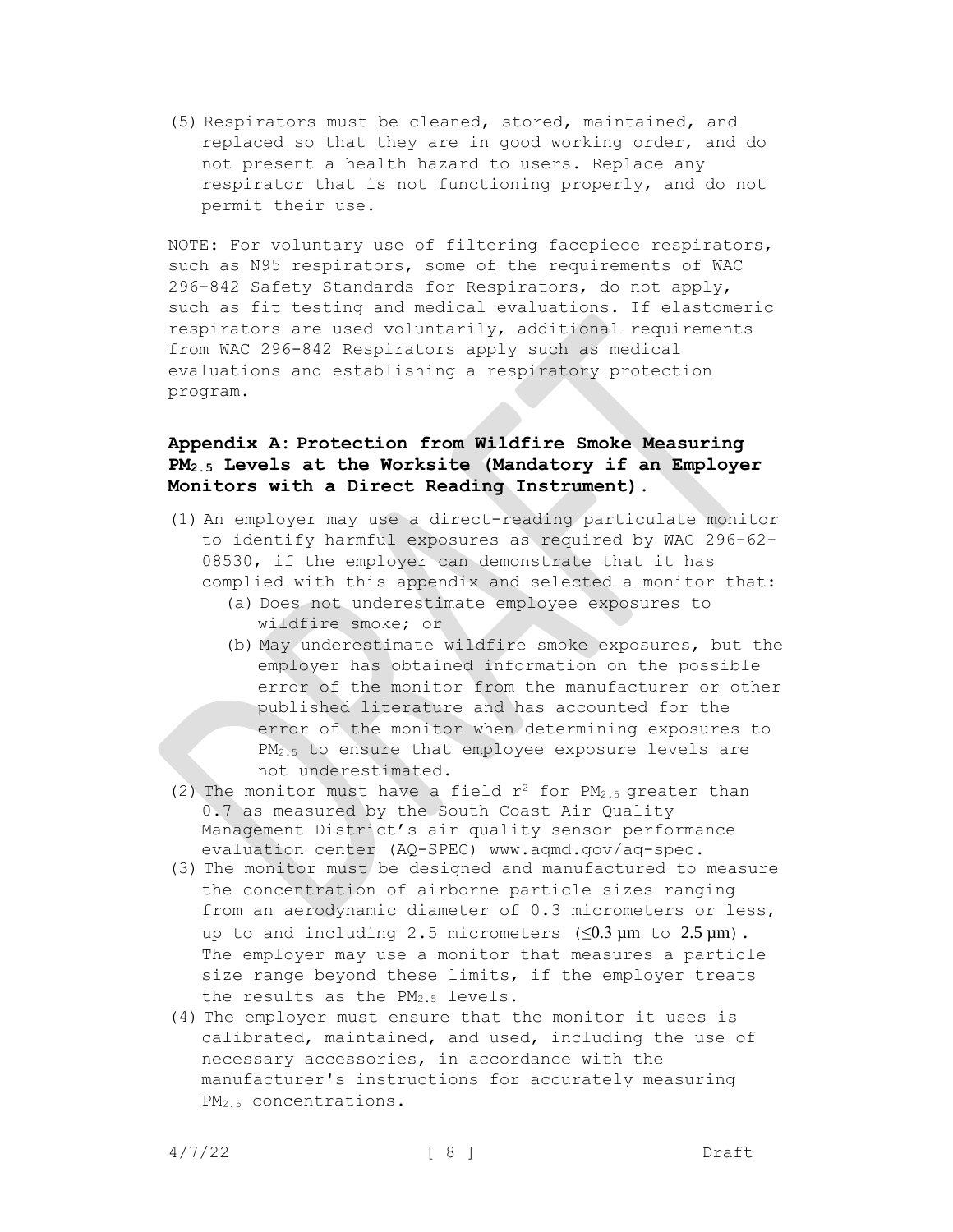(5) The person supervising, directing, or evaluating workplace monitoring for PM<sub>2.5</sub> must have the training or experience necessary to apply this section and to ensure the correct use of the monitor and the interpretation of the results, so that exposures are not underestimated.

## <span id="page-8-0"></span>**Appendix B: Protection from Wildfire Smoke Information to Be Provided to Employees (Mandatory).**

(1) The health effects of wildfire smoke.

Although there are many hazardous chemicals in wildfire smoke, the main harmful pollutant for people who are not very close to the fire is "particulate matter," the tiny particles suspended in the air.

Particulate matter can irritate the lungs and cause persistent coughing, phlegm, wheezing, or difficulty breathing. Particulate matter can also cause more serious problems, such as reduced lung function, bronchitis, worsening of asthma, heart failure, and early death.

Sensitive Groups. People who are at higher risk of experiencing adverse health effects as a result of exposure to wildfire smoke including those with pre-existing health conditions; ; those with increased duration of exposure; and those whose work increases breathing rate including outdoor workers. Although everyone is impacted by wildfire smoke exposure, sensitive groups are among those most likely to experience health problems from exposure to wildfire smoke. Examples of sensitive groups include:

- People with lung diseases such as asthma or chronic obstructive pulmonary disease (COPD), including bronchitis and emphysema, and those who smoke;
- People with respiratory infections, such as pneumonia, acute bronchitis, bronchiolitis, colds, flu, or those with, or recovering from COVID-19;
- People with existing heart or circulatory problems, such as irregular heart beat, congestive heart failure, coronary artery disease, angina, and those who have had a heart attack or stroke;
- Children under 18 years old, and adults over age 65.
- Pregnant women;
- People with diabetes;
- People with other medical or health conditions which can be exacerbated by exposure to wildfire smoke as determined by a physician.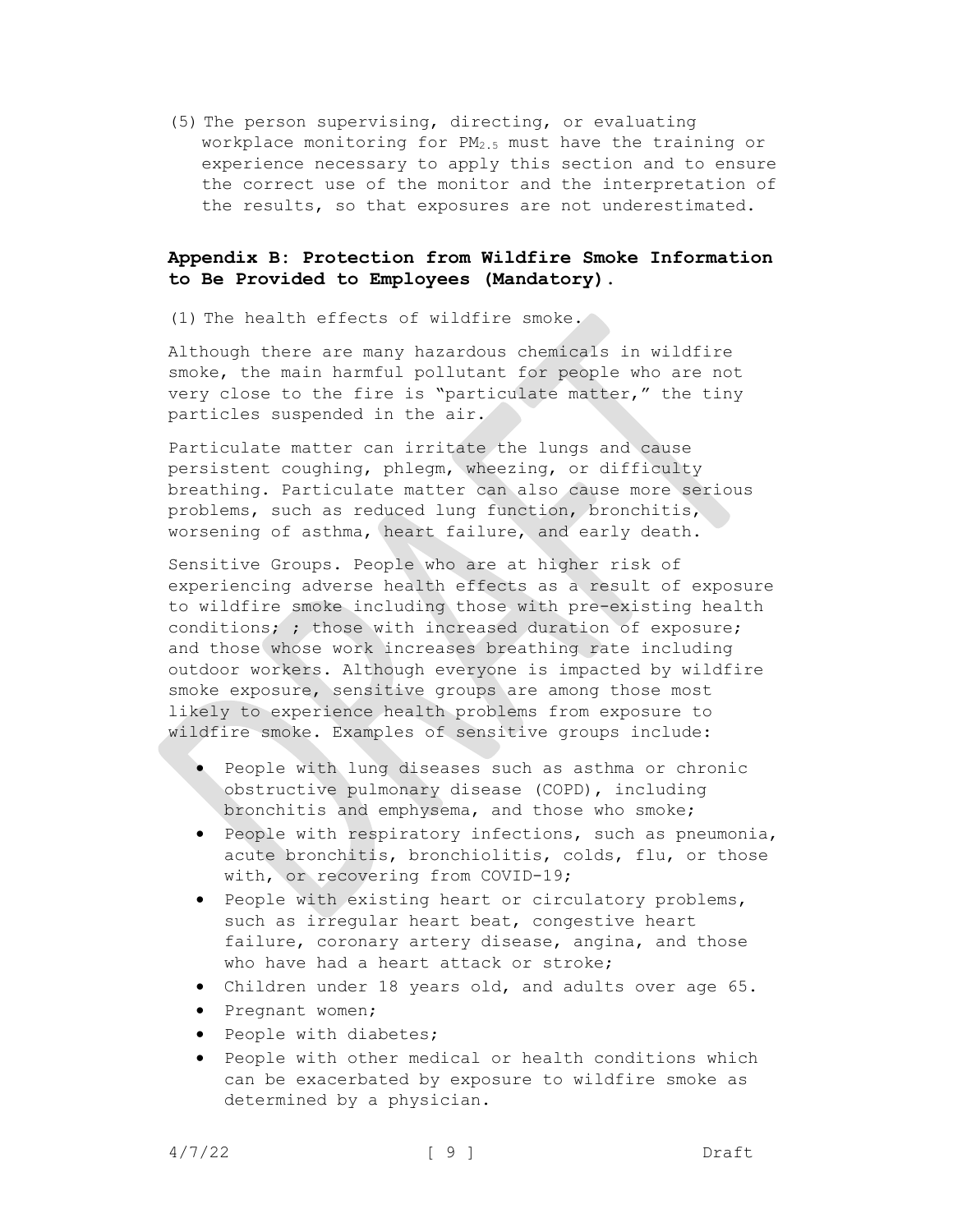- Outdoor workers.
- (2) The right to obtain medical treatment without fear of reprisal.

Employers must allow employees who show signs of injury or illness due to wildfire smoke exposure to seek medical treatment, and may not punish affected employees for seeking such treatment. Employers must also have effective provisions made in advance for prompt medical treatment of employees in the event of serious injury or illness caused by wildfire smoke exposure.

(3) How employees can obtain the NowCast PM2.5 in the air.

Various government agencies monitor the air at locations throughout Washington and report the NowCast PM2.5 for those places. The Air Quality Index (AQI) uses the air quality data from these regulatory monitors.

Although the government monitoring stations may measure several pollutants, this chapter only uses PM<sub>2.5</sub>.

The easiest way to find the NowCast and forecasted PM<sub>2.5</sub> is to go to enviwa.ecology.wa.gov and find the nearest sensor on the map, or www.AirNow.gov and enter the zip code of the location where you will be working. The NowCast  $PM_{2.5}$  is also available from the U.S. Forest Service at tools.airfire.org. Employees who do not have access to the internet can contact their employer for the NowCast PM<sub>2.5</sub>. The EPA website www.enviroflash.info can transmit daily and forecasted air quality by text or email for particular cities or zip codes.

If you choose to use an index such as AQI, use following table to find the equivalent AQI for PM2.5.

| PM2.5 in Micrograms per<br>Cubic Meter $(\mu g/m3)$ | Air Quality Index<br>(AOI) |  |
|-----------------------------------------------------|----------------------------|--|
| $20.5 \,\mu g/m3$                                   | 69                         |  |
| $35.5 \,\mu g/m3$                                   | 101                        |  |
| 555 $\mu$ g/m3                                      | Beyond the AQI             |  |

(4) The requirements of WAC 296-62-085 wildfire smoke rule.

If employees may be exposed to wildfire smoke, then the employer is required to:

> (a) Check the NowCast PM2.5 before and periodically during each shift.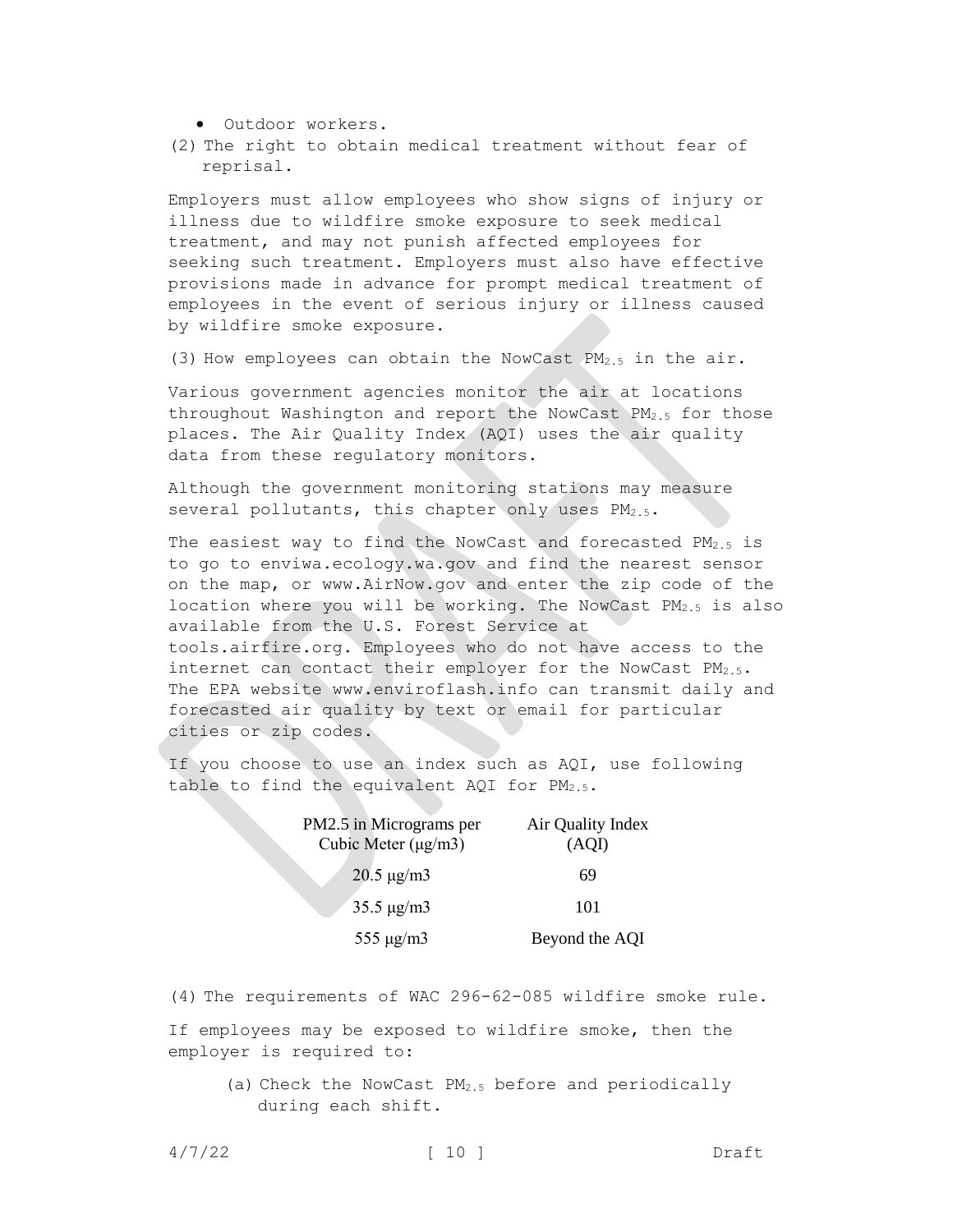- (b) Provide training to employees.
- (c) Implement a two-way communication system.
- (d) Provide engineering and administrative controls when the NowCast PM<sub>2.5</sub> is  $35.5 \mu g/m^3$  (AQI 101) or more if feasible.
- (e) Provide respirators and encourage their use when the NowCast  $PM_{2.5}$  is  $35.5 \mu g/m^3$  (AQI 101) or more.

Employers must alert employees when at least two consecutive NowCast  $PM_{2.5}$  readings are  $20.5 \,\mu g/m^3$  (AQI 69) or more, and when the NowCast PM<sub>2.5</sub> is  $35.5 \,\mu g/m^3$  (AQI 101) or more, and what protective measures are available to employees.

Employers must encourage employees to inform their employers if they notice the air quality is getting worse, or if they are suffering from any symptoms due to the air quality, without fear of reprisal.

The employer's communication system is:

The employer's methods to protect employees from wildfire smoke.

 $\mathcal{L} = \{ \mathcal{L} \mid \mathcal{L} \in \mathcal{L} \}$ 

 $\mathcal{L}_\mathcal{A}$  and the contribution of the contribution of the contribution of the contribution of the contribution of

 $\mathcal{L}_\mathcal{L} = \mathcal{L}_\mathcal{L} = \mathcal{L}_\mathcal{L} = \mathcal{L}_\mathcal{L} = \mathcal{L}_\mathcal{L} = \mathcal{L}_\mathcal{L} = \mathcal{L}_\mathcal{L} = \mathcal{L}_\mathcal{L} = \mathcal{L}_\mathcal{L} = \mathcal{L}_\mathcal{L} = \mathcal{L}_\mathcal{L} = \mathcal{L}_\mathcal{L} = \mathcal{L}_\mathcal{L} = \mathcal{L}_\mathcal{L} = \mathcal{L}_\mathcal{L} = \mathcal{L}_\mathcal{L} = \mathcal{L}_\mathcal{L}$ 

Employers must take action to protect employees from wildfire smoke when the NowCast  $PM_{2.5}$  is  $35.5 \,\mu\text{g/m}^3$  (AQI 101) or more. Examples of protective methods include:

- (a) Locating work in enclosed structures or vehicles where the air is filtered.
- (b) Changing procedures such as moving workers to a place with a lower PM<sub>2.5</sub>.
- (c) Reducing work time in areas with unfiltered air.
- (d) Increasing rest time and frequency, and providing a rest area with filtered air.
- (e) Reducing the physical intensity of the work to help lower the breathing and heart rates.

The employer's control system at this worksite is:

<sup>(5)</sup> The importance, limitations, and benefits of using a properly fitted respirator when exposed to wildfire smoke.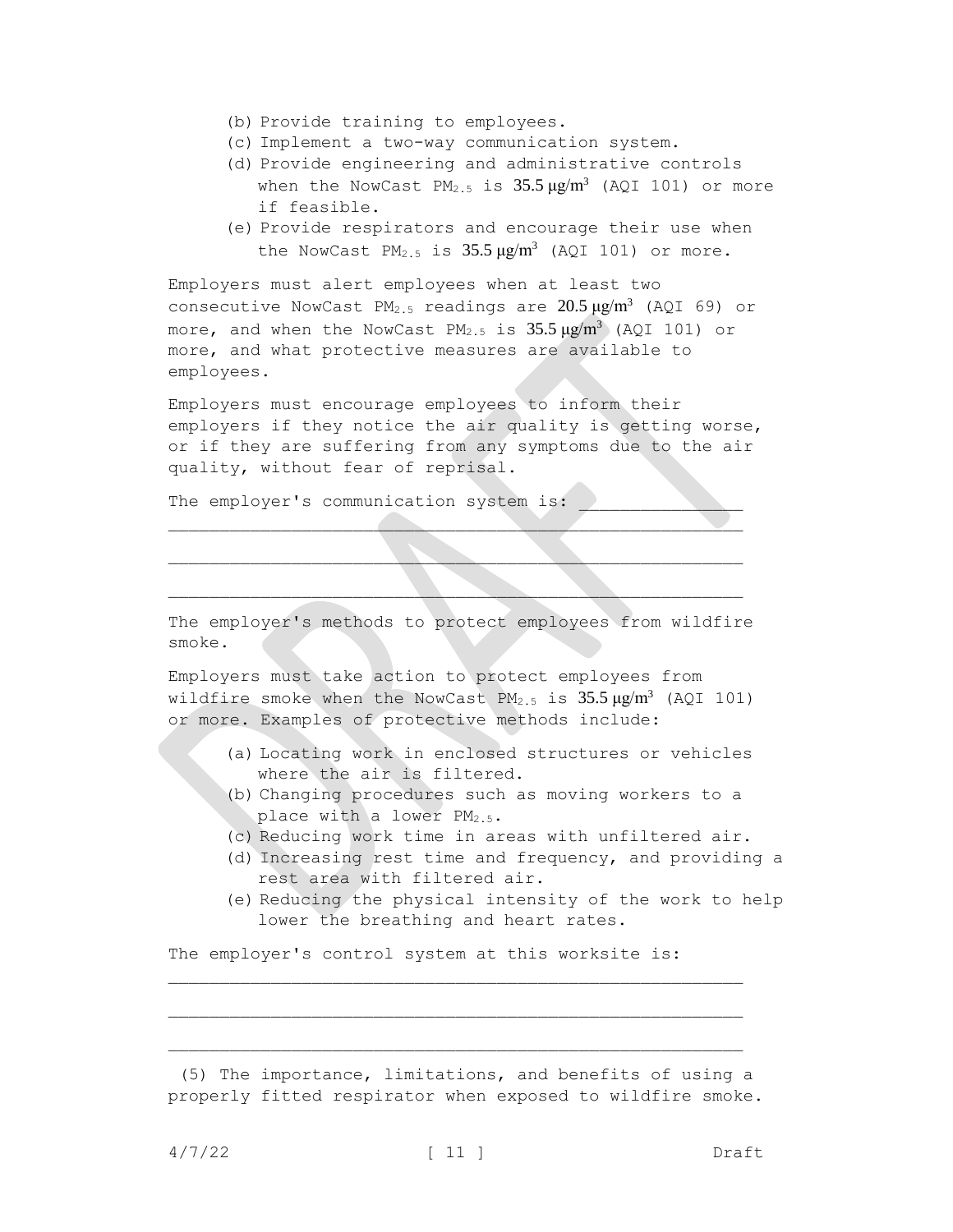Respirators can be an effective way to protect employee health by reducing exposure to wildfire smoke, when they are properly selected and worn. Respirator use can be beneficial even when the PM<sub>2.5</sub> is less than  $20.5 \mu g/m^3$ , to provide additional protection.

When the NowCast  $PM_{2.5}$  is  $20.5 \mu g/m^3$  (AQI 69) or more, your employer is encouraged to make proper respirators available to workers who may choose to use them voluntarily.

When the NowCast PM<sub>2.5</sub> is  $35.5 \,\mu g/m^3$  (AQI 101) or more, your employer must make proper respirators available to workers who may choose to use them voluntarily.

A respirator should be used properly and kept clean.

The following precautions must be taken:

(f) Employers must select respirators certified for protection against the specific air contaminants at the workplace. NIOSH, the National Institute for Occupational Safety and Health of the U.S. Center for Disease Control and Prevention certifies respirators. A label or statement of certification should appear on the respirator or respirator packaging. It will list what the respirator is designed for (particulates, for example). KN95 respirators may also be used if adequate supply of NIOSH approved respirators is not available.

Surgical masks or items worn over the nose and mouth such as scarves, T-shirts, and bandannas will not provide protection against wildfire smoke. An N95 filtering facepiece respirator, shown in the image below, is the minimum level of protection for wildfire smoke.

- (g) Read and follow the manufacturer's instructions on the respirator's use, maintenance, cleaning and care, along with any warnings regarding the respirator's limitations. The manufacturer's instructions for medical evaluations, fit testing, and shaving should also be followed to ensure the best protection against wildfire smoke, although doing so is not required for voluntary use of filtering facepiece respirators.
- (h) Do not wear respirators in areas where the air contains contaminants for which the respirator is not designed. A respirator designed to filter particles will not protect workers against gases or vapors, and it will not supply oxygen.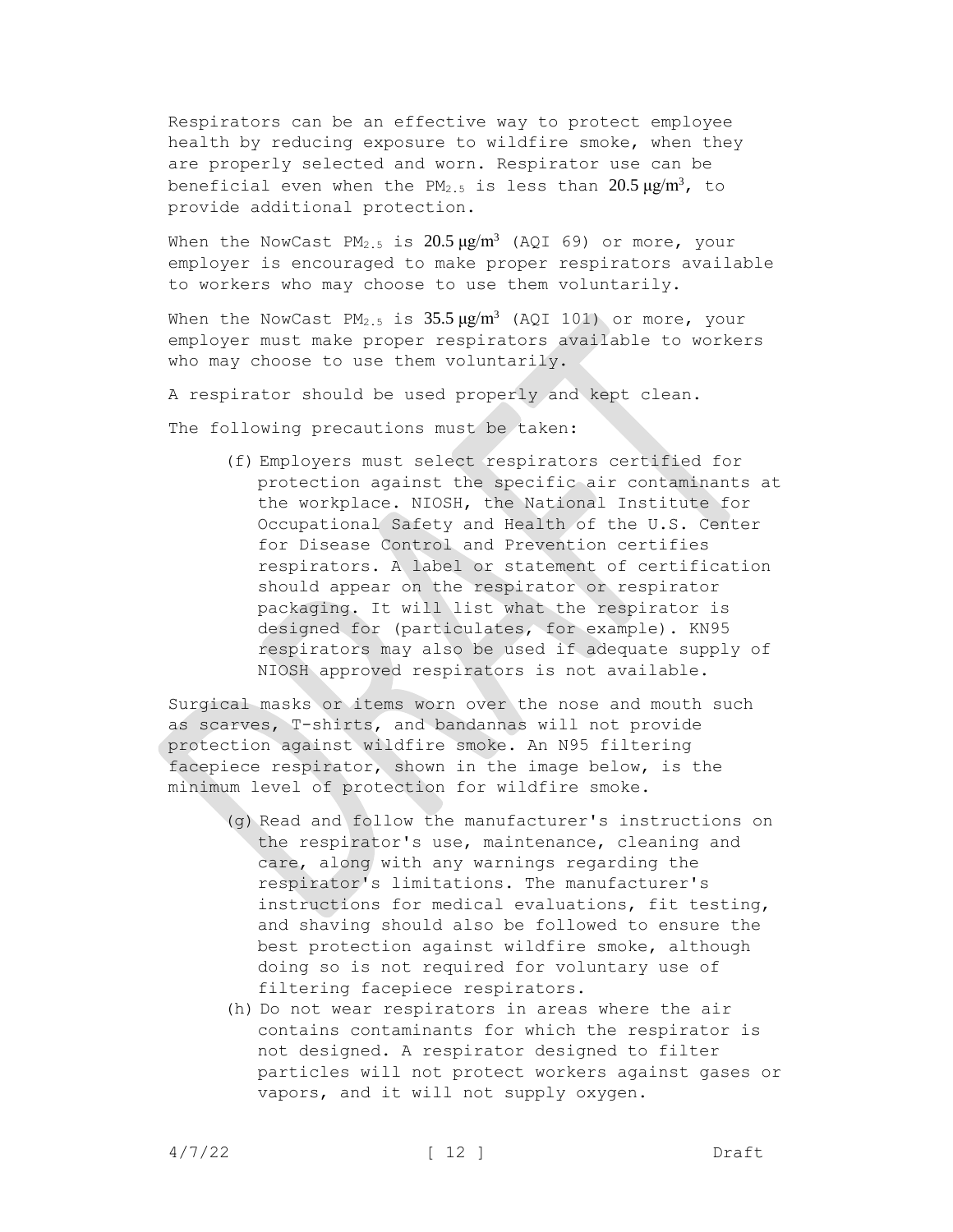- (i) Employees should keep track of their respirator so that they do not mistakenly use someone else's respirator.
- (i) Employees who have a heart or lung problem should ask their doctor before using a respirator.
- (6) How to properly put on, use, and maintain the respirators provided by the employer.

To get the most protection from a respirator, there must be a tight seal around the face. A respirator will provide much less protection if facial hair interferes with the seal. Loose-fitting powered air purifying respirators may be worn by people with facial hair since they do not have seals that are affected by facial hair.

The proper way to put on a respirator depends on the type and model of the respirator.

For those who use an N95 or other filtering facepiece respirator mask that is made of filter material:

- (a) Place the mask over the nose and under the chin, with one strap placed below the ears and one strap above.
- (b) Pinch the metal part (if there is one) of the respirator over the top of the nose so it fits securely.
- (c) Perform a seal check:
	- (i) Cover the respirator with both hands and exhale. If air leaks where the respirator seals against the face, readjust the respirator and nosepiece and try again. When a proper fit is achieved, the respirator should bulge from the face and not leak around the seal.
	- (ii) Cover the respirator with both hands and inhale. If air leaks where the respirator seals against the face, readjust the respirator and nosepiece and try again. When a proper fit is achieved, the respirator should collapse slightly and not leak around the seal.